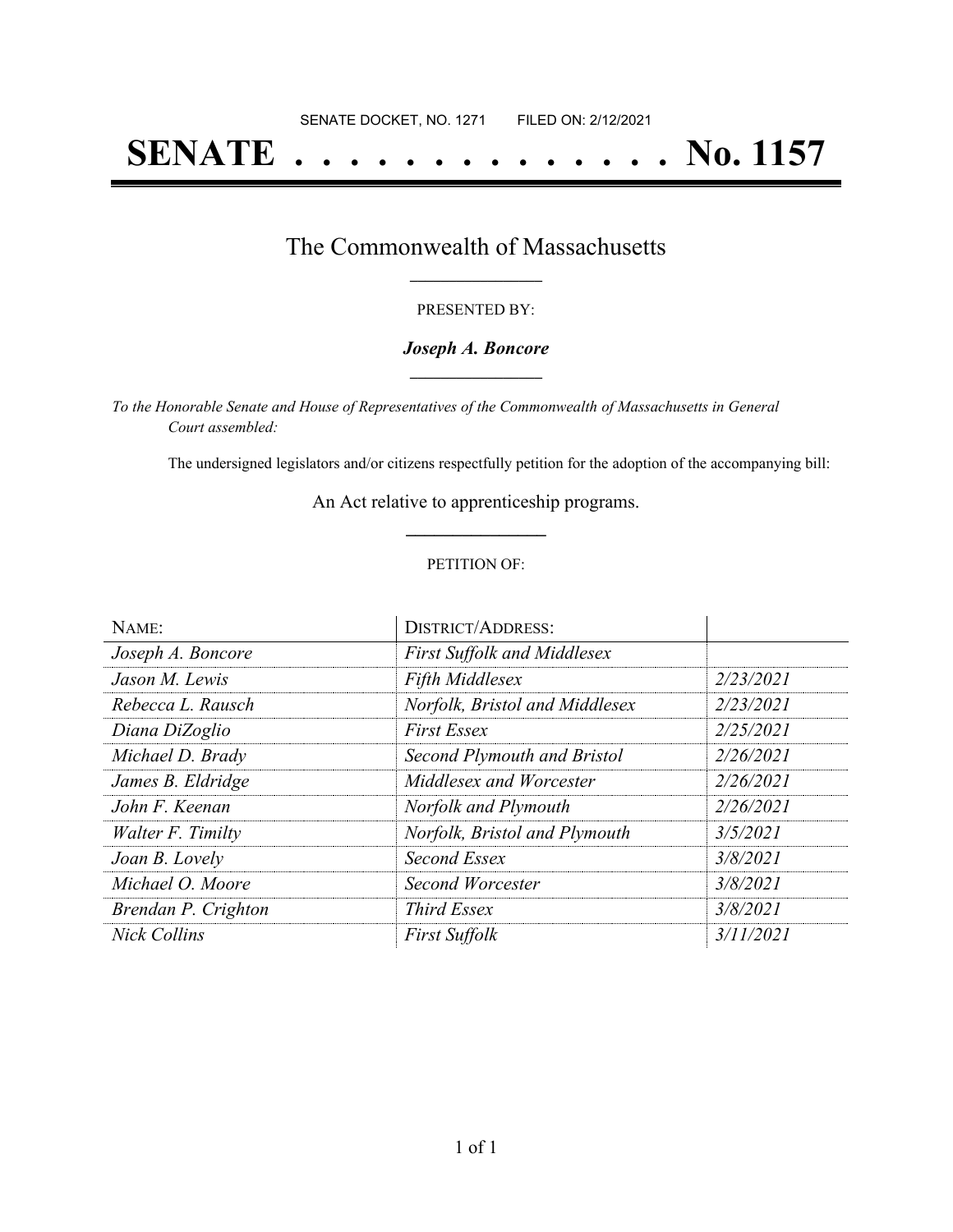#### SENATE DOCKET, NO. 1271 FILED ON: 2/12/2021

## **SENATE . . . . . . . . . . . . . . No. 1157**

By Mr. Boncore, a petition (accompanied by bill, Senate, No. 1157) of Joseph A. Boncore, Jason M. Lewis, Rebecca L. Rausch, Diana DiZoglio and other members of the Senate for legislation relative to apprenticeship programs. Labor and Workforce Development.

#### [SIMILAR MATTER FILED IN PREVIOUS SESSION SEE HOUSE, NO. *4460* OF 2019-2020.]

### The Commonwealth of Massachusetts

**In the One Hundred and Ninety-Second General Court (2021-2022) \_\_\_\_\_\_\_\_\_\_\_\_\_\_\_**

**\_\_\_\_\_\_\_\_\_\_\_\_\_\_\_**

An Act relative to apprenticeship programs.

Be it enacted by the Senate and House of Representatives in General Court assembled, and by the authority *of the same, as follows:*

1 SECTION 1. Section 44D of chapter 149 of the Massachusetts General Laws as

2 appearing in the 2018 Official Edition is hereby amended by inserting the following subsection

3 after subsection (b):

 (c) This section shall apply to any request for bids or request for proposals for contracts set forth herein which are issued more than ninety days after the date this section becomes effective. This section shall further apply to any contract for the construction, reconstruction, installation, demolition, maintenance or repair of any building that is subject to sections 26 through 27D of Chapter 149 inclusive, regardless of whether the project is not otherwise subject to sections 44A to 44H of Chapter 149 inclusive.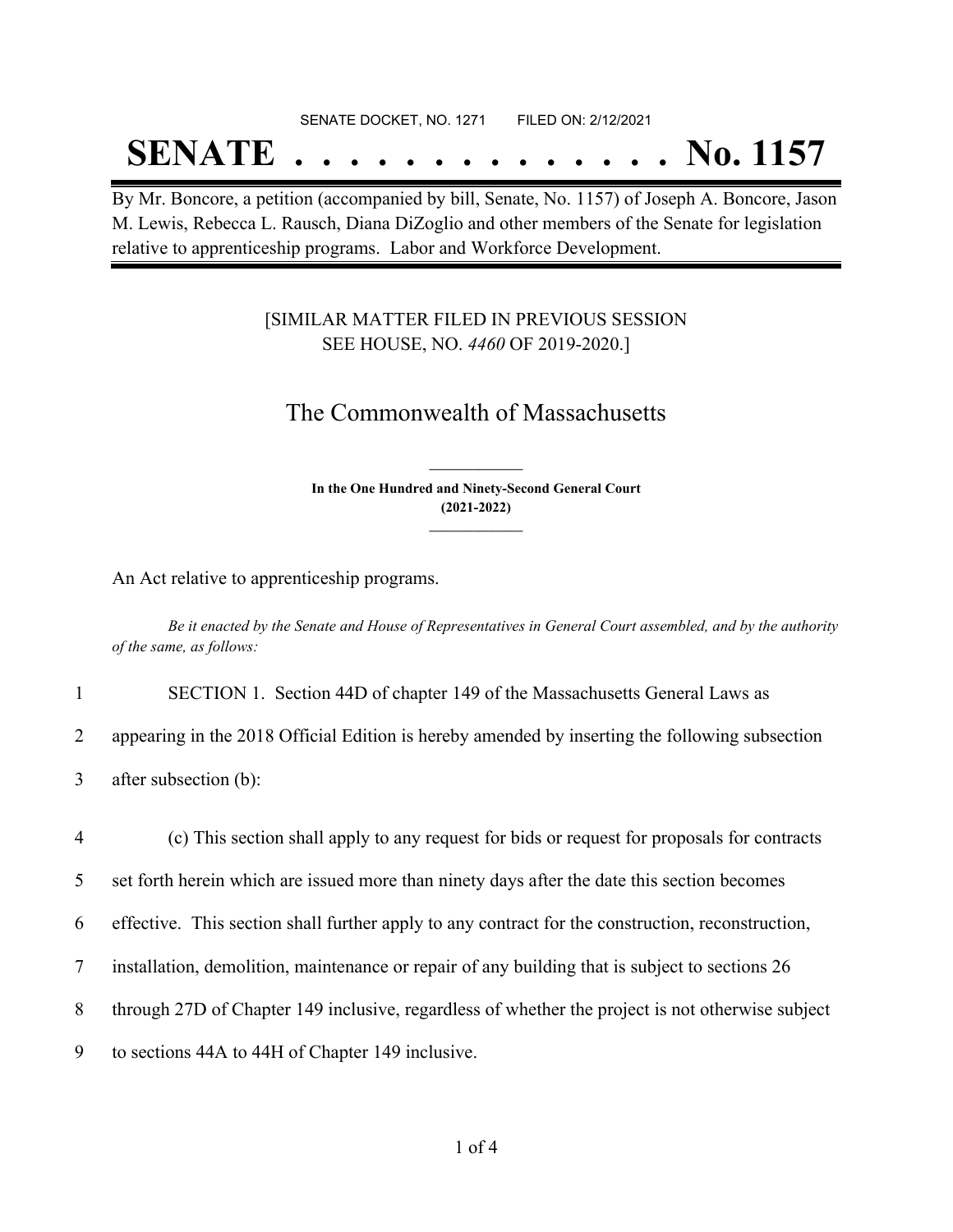| 10 | For all such contracts, all trade contractors and subcontractors working under the contract         |
|----|-----------------------------------------------------------------------------------------------------|
| 11 | shall, within thirty calendar days of award of the contract, maintain or participate in an          |
| 12 | apprentice training program registered and approved pursuant to Sections 11E through 11W of         |
| 13 | Chapter 23 inclusive, or registered and approved as a registered apprenticeship program by the      |
| 14 | U.S. Department of Labor pursuant to 29 C.F.R. Section 29. Said contractors and subcontractors      |
| 15 | shall employ apprentices registered and approved through said programs on said contract             |
| 16 | throughout the duration of said contract. Effective January 1, 2023, to be eligible as an           |
| 17 | apprenticeship program under this section, said registered and approved apprenticeship program      |
| 18 | must have graduated apprentices to journey worker status for at least three of the past five years. |
| 19 | Within forty-five calendar days of award of the contract, each contractor and                       |
| 20 | subcontractor shall provide written certification of compliance with this section and               |
| 21 | documentation identifying the apprenticeship program which it maintains or in which it              |
| 22 | participates to the attorney general.                                                               |
| 23 | SECTION 2. Chapter 149A of the Massachusetts General Laws as appearing in the 2018                  |
| 24 | Official Edition is hereby amended by adding the following section:                                 |
| 25 | Section 22. (a) This section shall apply to any request for bids or request for proposals for       |
| 26 | contracts set forth herein which are issued more than ninety days after the date this section       |
| 27 | becomes effective.                                                                                  |
| 28 | For all such contracts, all trade contractors and subcontractors working under the contract         |
| 29 | shall, within thirty calendar days of award of the contract, maintain or participate in an          |
| 30 | apprentice training program registered and approved pursuant to Sections 11E through 11W of         |
| 31 | Chapter 23 inclusive, or registered and approved as a registered apprenticeship program by the      |

of 4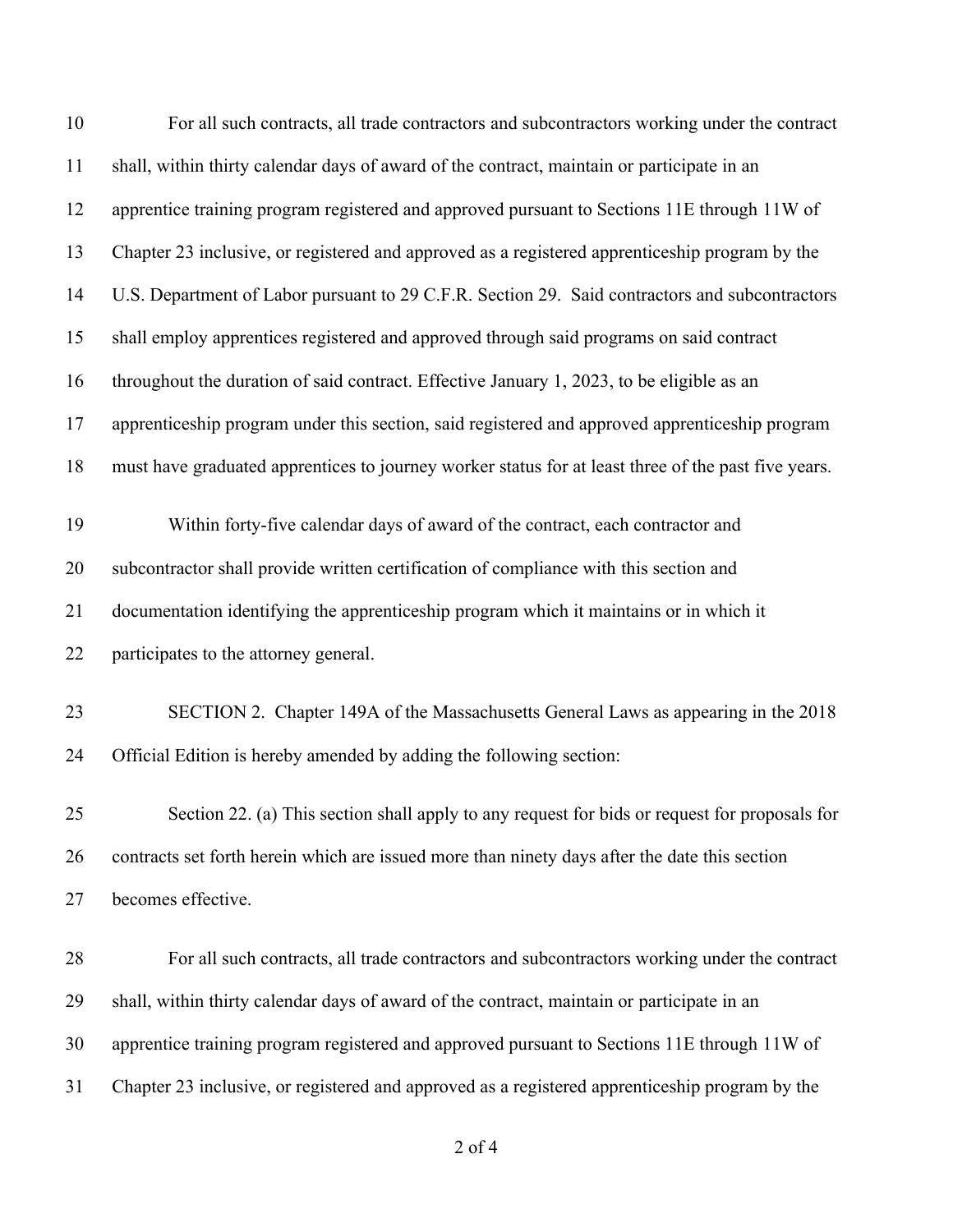U.S. Department of Labor pursuant to 29 C.F.R. Section 29. Said contractors and subcontractors shall employ apprentices registered and approved through said programs on said contract throughout the duration of said contract. Effective January 1, 2023, to be eligible as an apprenticeship program under this section, said registered and approved apprenticeship program must have graduated apprentices to journey worker status for at least three of the past five years. Within forty-five calendar days of award of the contract, each contractor and subcontractor shall provide written certification of compliance with this section and documentation identifying the apprenticeship program which it maintains or in which it participates to the attorney general. SECTION 3. Section 39M of chapter 30 of the Massachusetts General Laws as appearing in the 2018 Official Edition is hereby amended by inserting the following subsection after subsection (e): Section 39M. (f) This section shall apply to any request for bids or request for proposals for contracts set forth herein which are issued more than ninety days after the date this section becomes effective. For all such contracts, all trade contractors and subcontractors working under the contract shall, within thirty calendar days of award of the contract, maintain or participate in an apprentice training program registered and approved pursuant to Sections 11E through 11W of Chapter 23 inclusive, or registered and approved as a registered apprenticeship program by the U.S. Department of Labor pursuant to 29 C.F.R. Section 29. Said contractors and subcontractors shall employ apprentices registered and approved through said programs on said contract throughout the duration of said contract. Effective January 1, 2023, to be eligible as an

of 4